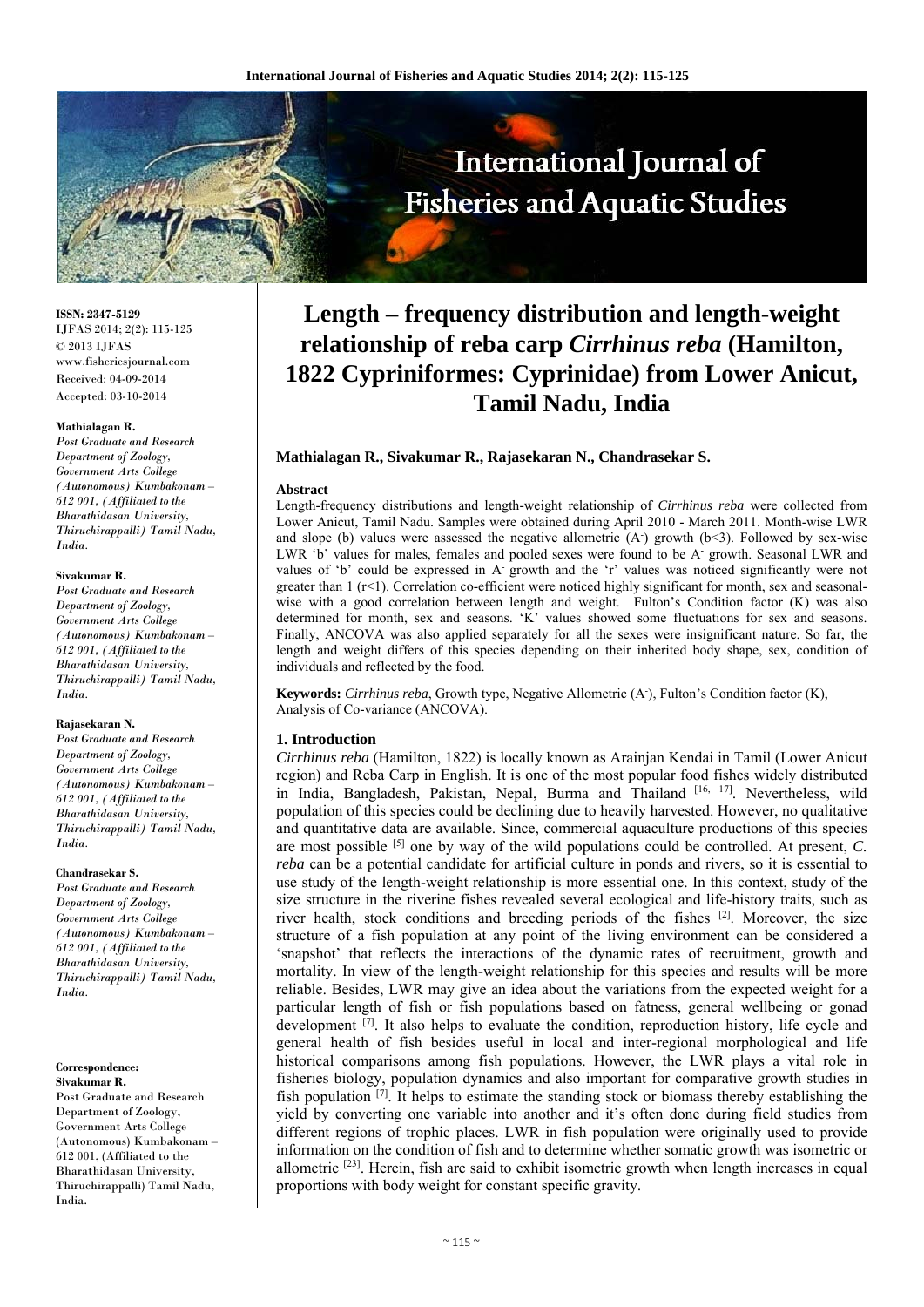In fishery biology, LWR are useful for conversion of growthin-length equations to growth-in- weight or use in stock assessment models to estimate stocks, standing crop biomass and seasonal variations in fish growth can be tracked by this way <sup>[26]</sup>. However, the present examined samples to analyze the seasonal LWR and condition factor of this species were designated by making use of data that belong to the determined length and body weight. Like, the seasonal variations of growth in fishes in relation to size attained by the individual fish may vary because of variations in food supply, availability of food and these in turn may reflect variations in climatic parameters and supply of nutrients or degree of competition of the food. Thus, a change in fish size through a certain period of time may indicate a change in average age resulting from those factors  $[24]$ . Concerning the condition factor, it is used for fishery biology in order to compare the 'condition', 'fatness' or wellbeing of fish in such environment. Based on the hypothesis that, the heavier fish of a particular length are in a better physiological condition. Furthermore, the Fulton's condition factor (K) which provides some information regarding physiological state of the fishes, based on the assumption that individuals of a given body length are in better condition when their biomass is greater [1]. At present no published information are available on LWR aspect of this important food fish of *C. reba* from the study area and also in India. In this context, Hossain *et al.* (2013) <sup>[13]</sup> and IUCN (2012) reported that the freshwater fish *C. reba* going to threatened level in Northwestern Bangladesh and India. So far the current study was carried out at Lower Anicut reservoir in part of the fishery biology and growth assessment of the species. Hence, the objective of this study was to estimate the length–weight relationship and their results to carry out an assessment of the different statistical approach.

# **2. Materials and Methods**

# **2.1 Study area**

A branch of Cauvery namely Kollidam (Coleroon) river, Lower Anicut was selected for the present study (Figure 1) which is located 11° 08' 03" N latitude and 79° 27' 05" E longitude. This study area is located 26 km from Kumbakonam on the way to Chennai. The river flows from west to east forming the northern boundary of this block whereas Cauvery river and Arasalar river flows at the central part of this block flanking at Kumbakonam. At Lower Anicut river areas concerning 500 peoples are involved in fishing activities throughout the year. They are operating the cast net and gill net through catamaran. Thermacole teppam and four wheeler rubber tube (floating device) are also used as a craft for catching of fishes. The fishery occupies a prominent place in the landing centre at Lower Anicut.

# **2.2 Biometrics sampling**

Totally 375 individuals (males 205 and females 170) of *Cirrhinus reba* were collected from Lower Anicut, Tamil Nadu during April 2010 – March 2011. Specimens were kept chilled in an ice box immediately after capture and brought to the laboratory for further examinations. The specimens were mopped on filter paper to remove excess of water from their body surfaces. Total lengths (mm) were measured using a ruler nearest to mm as the distance from snout to tip of the caudal fin and total weight was measure nearest to g of each specimen. Total weight was calculated with the help of electronic balance (DIGI' Arts maximum=1000 g to  $d=0.5$  g). Sex was determined by gross examinations of the stomachs. While, male and female fishes were differentiated and data were recorded after dissecting out the gonad. Afterwards the samples were preserved in 5% formalin and their abdomens were slit open to facilitate the preservation of their visceral organs. Damaged specimens were rejected.

# **2.3 Length-weight frequency distribution (LFD)**

*C. reba* individuals were prepared on the basis of the total length-weight recorded from different size groups and to compute composition of the length. Length frequency analysis was used in this study through multiple length frequency data sets on the basis of total length of all individuals. LFD were aggregated into 10 mm interval length class by months were analyzed to separate different cohorts and estimate their growth pattern. Using observations of fish length frequency, equations for growth and survival, it is possible to determine values for the standing stock assessment [9]. Length-frequency distribution methods for each sex were conducted by histograms with normal curve. The LFD and descriptive statistics were conducted by SPSS, ver. 16.0.

# **2.4 Length-weight relationship (LWR)**

Length – weight relationship was calculated by the least square method applying the Le Cren (1951)<sup>[23]</sup> formula  $W=aL<sup>b</sup>$  or its logarithmic form,

$$
Log W = Log a + b Log L
$$

Where,

| W               |     | Weight $(in g)$ |
|-----------------|-----|-----------------|
|                 | $=$ | Length (in mm)  |
| 'a' and 'b' are | =   | Constants       |

# **2.5 Fulton's Condition factor**

The Fulton's Condition factor (K) was calculated employing the formula (Fulton, 1904).

|        |   | K |                         | $100 \text{ W/L}^b$       |
|--------|---|---|-------------------------|---------------------------|
| Where, |   |   |                         |                           |
| K      |   |   | Condition factor        |                           |
| W      | = |   | Weight of fish $(in g)$ |                           |
| L      |   |   |                         | Length of fish (in mm)    |
| b      |   |   |                         | Regression co - efficient |
|        |   |   |                         |                           |

# **2.6 Statistical analysis**

Bi-variate correlation (Pearson Correlation) were analyzed by SPSS, ver. 16.0 at P<0.05% level of the significant. In addition non-parametric correlation like, Kendall's tau-b and Spearman's rho test was used to support statistically between length and weight. Regression analysis and line parameters, a (intercept) and b (slope) was made with log-transformed measurement are calculated expressed in millimeters and growth plots were performed by scatter diagram being included in regression analyses. Paired sample t-test was used to compare between length and weight for sexes. Analysis of covariance (ANCOVA) (Snedecor and Cochran, 1967) was employed to analyze the significant difference if any, in the length-weight relationships between sexes at P<0.05% level.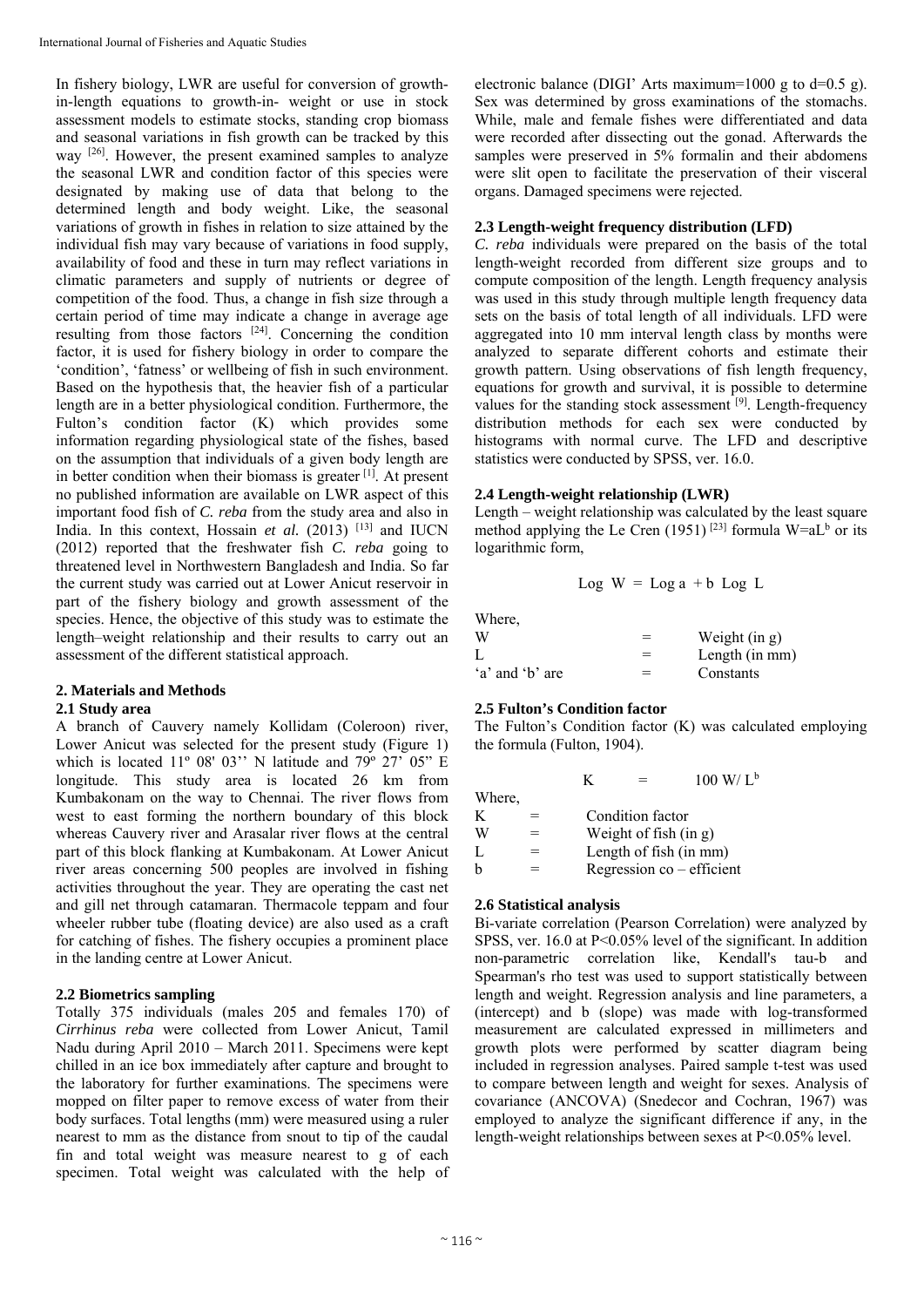

**Fig 1:** Map showing the geographical location of Kollidam (Coleroon) river, Lower Anicut, Tamil Nadu



**Fig 2a and 2b:** Length-weight frequency distribution of male *Cirrhinus reba* during April 2010-March 2011.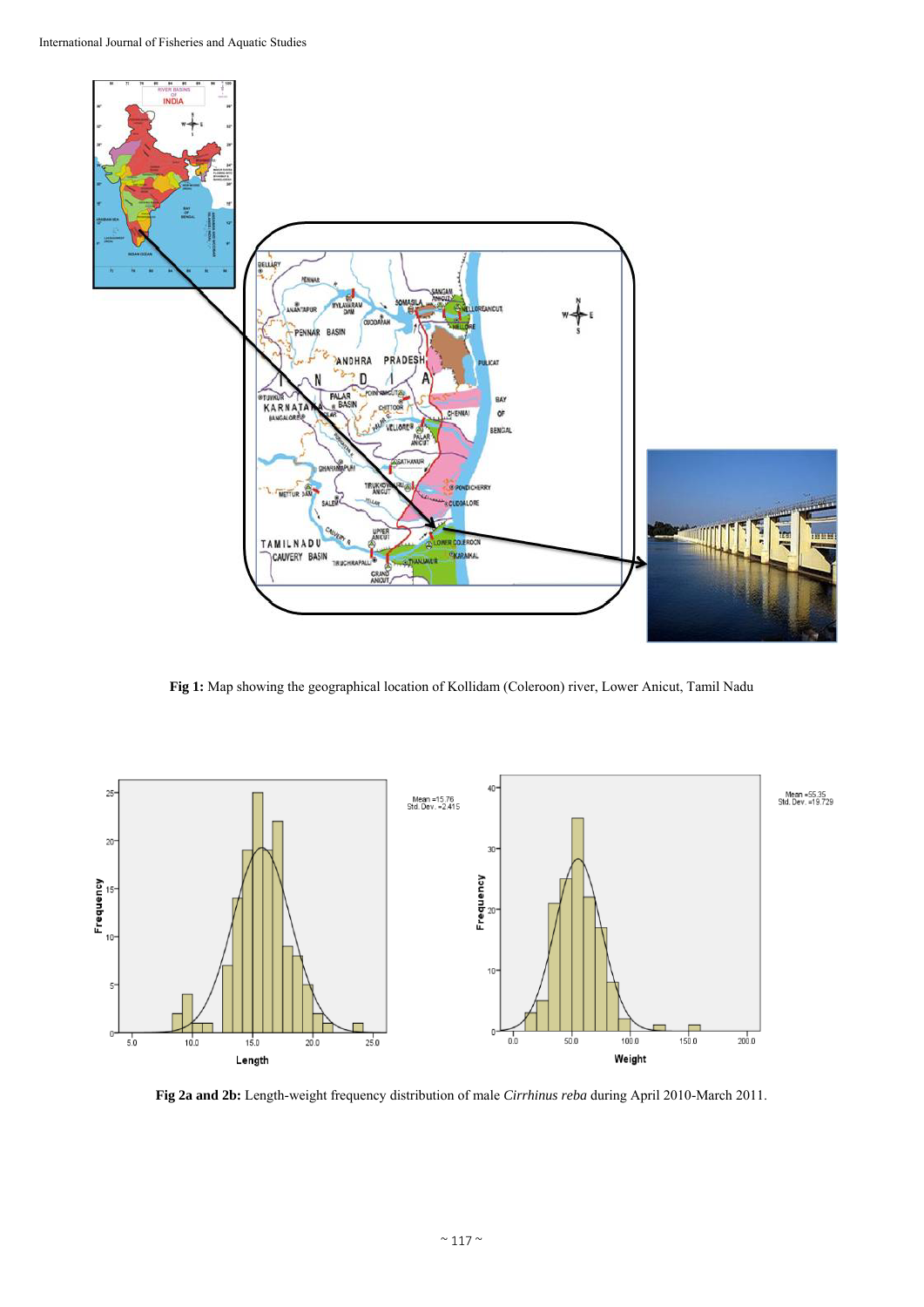

**Fig 3a and 3b:** Length-weight frequency distribution of female *Cirrhinus reba* during April 2010-March 2011.



**Fig 4a and 4b:** Length-weight frequency distribution of pooled sexes *Cirrhinus reba* during April 2010-March 2011.



**Fig 5a:** Logarithmic length-weight relationship of male *Cirrhinus reba*.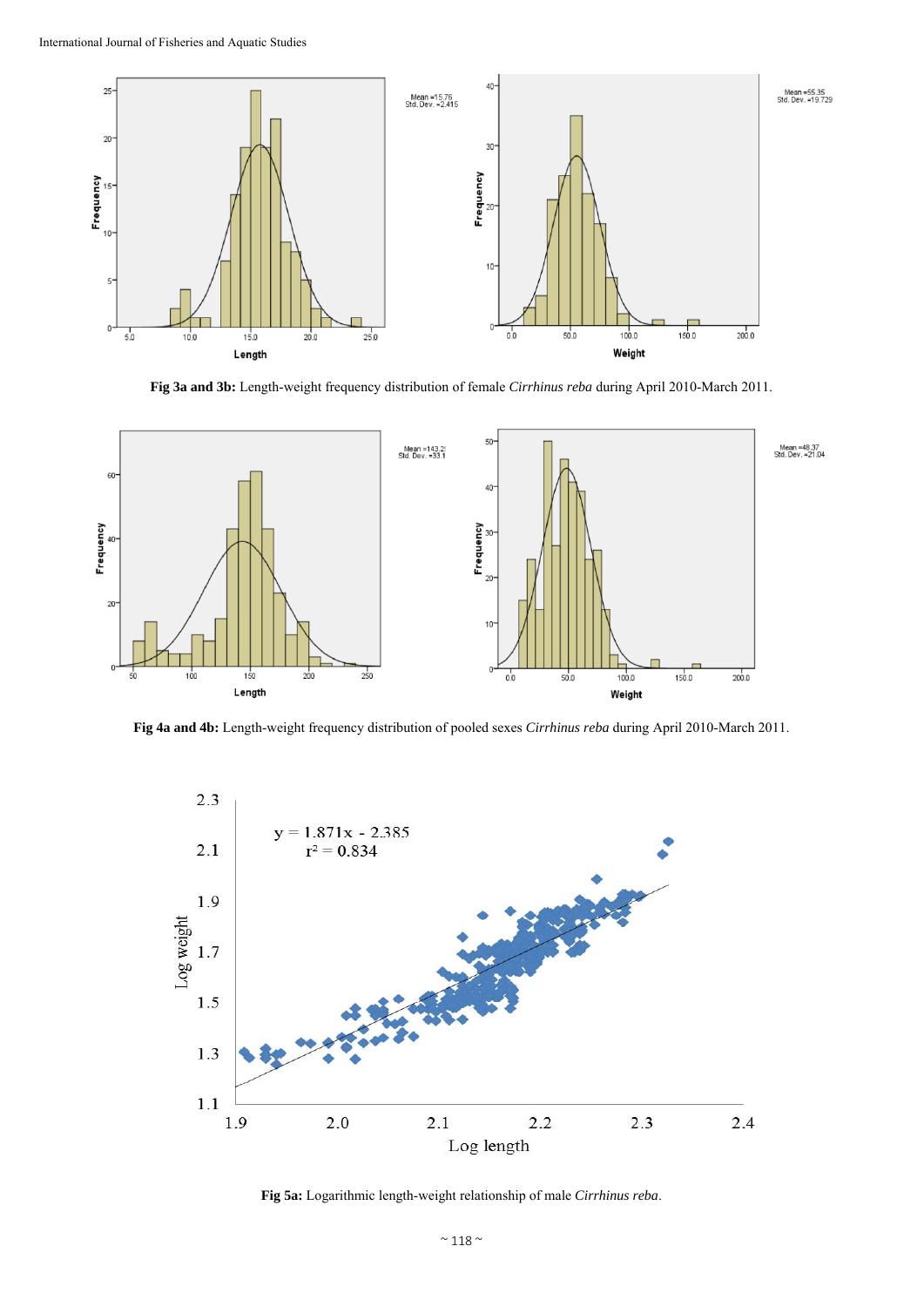

**Fig 5b:** Logarithmic length-weight relationship of female *Cirrhinus reba*.



**Fig 5c:** Logarithmic length-weight relationship of pooled sexes *Cirrhinus reba*.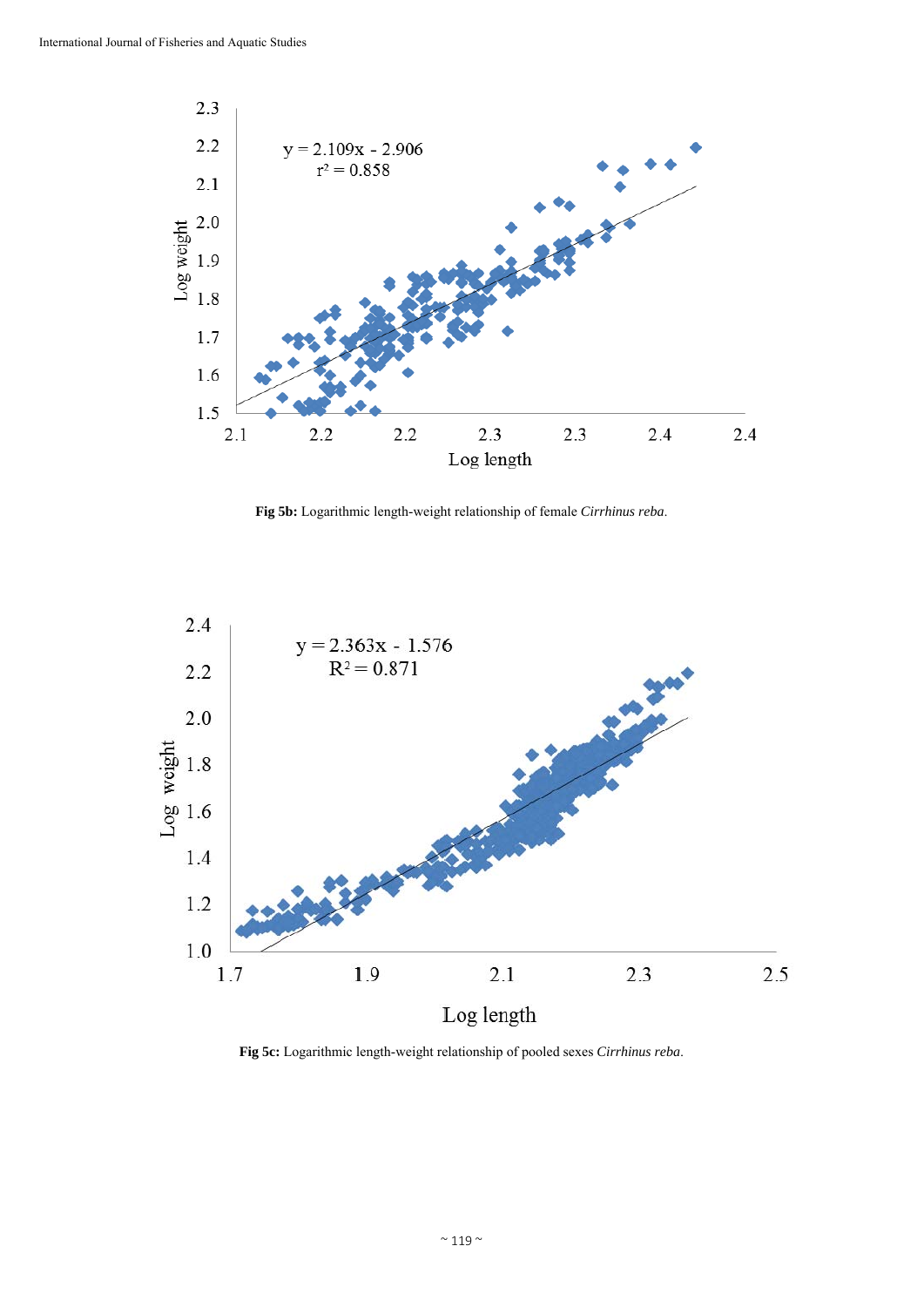

**Fig 6a:** Monthly mean condition factor (K) of males, females and pooled sexes *Cirrhinus reba*.



**Fig 6b:** Seasonal variations of mean condition factor (K) of *Cirrhinus reba* during April 2010-March 2011.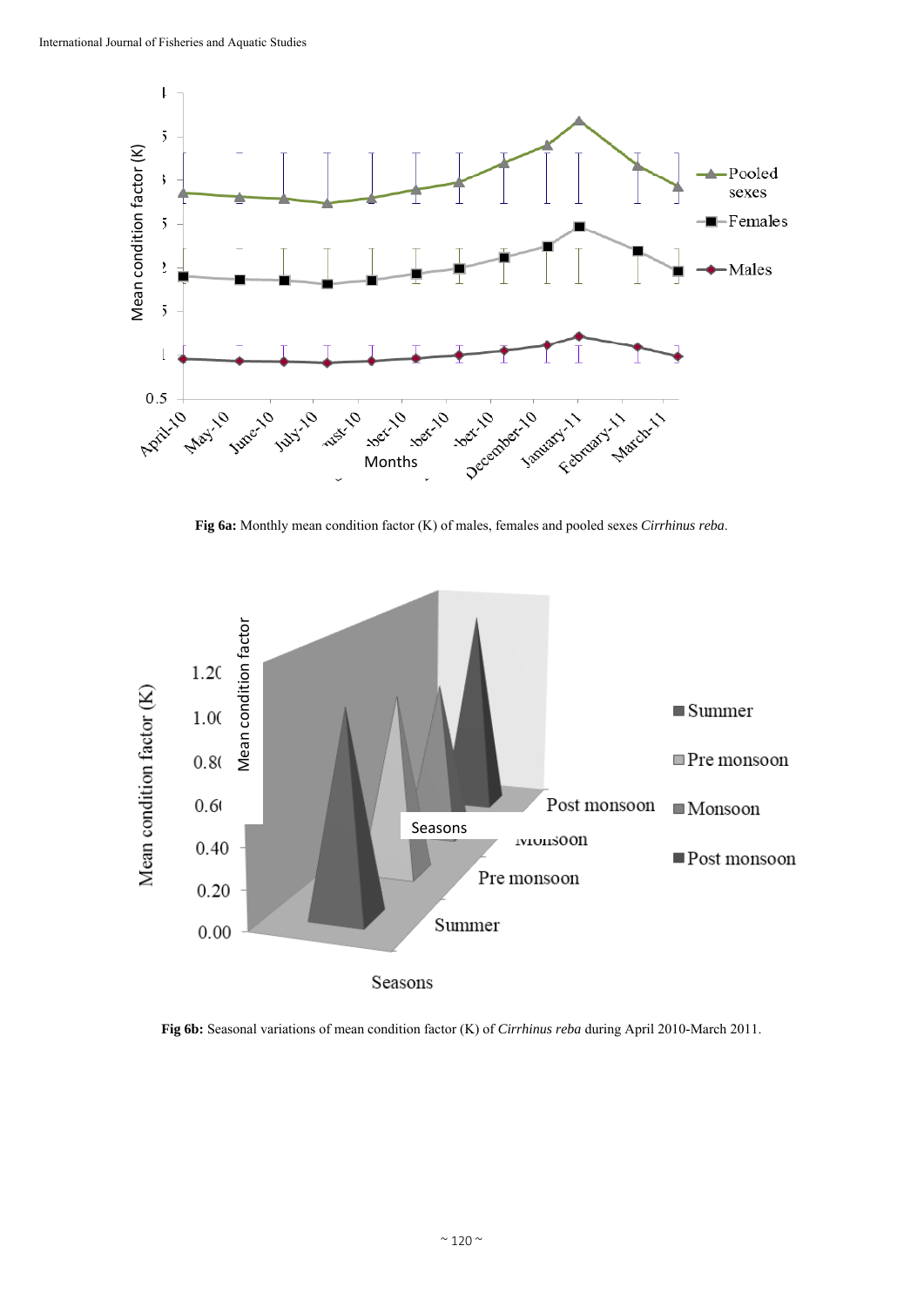| <b>Months</b>    | Logarithmic<br>transformation          | <b>Intercept</b><br>$\mathbf{a}$ | <b>Slope</b><br>$\mathbf{h}$ | <b>Correlation</b><br>Co-efficient<br>$\mathbf{r}$ | Non-parametric<br>Correlation 'r' |            | <b>Regression Co-</b><br>efficient $r^2$ | Growth<br>type |
|------------------|----------------------------------------|----------------------------------|------------------------------|----------------------------------------------------|-----------------------------------|------------|------------------------------------------|----------------|
|                  |                                        |                                  |                              | PC                                                 | KC                                | SC         |                                          |                |
| April 2010       | $Log W = -$<br>2.378+1.855*Log L       | $-2.378$                         | 1.855                        | $0.879**$                                          | $0.727**$                         | $0.873**$  | 0.693                                    | $A^{\dagger}$  |
| May' $10$        | $Log W = -$<br>2.432+1.906*Log L       | $-2.432$                         | 1.906                        | $0.890**$                                          | $0.717**$                         | $0.852**$  | 0.806                                    | $A^{\dagger}$  |
| June' 10         | $Log W = -$<br>$1.724 + 1.583 * Log L$ | $-1.724$                         | 1.583                        | $0.935***$                                         | $0.722**$                         | $0.861**$  | 0.855                                    | $A^{\dagger}$  |
| July' $10$       | $Log W = -$<br>3.086+2.214*Log L       | $-3.086$                         | 2.214                        | $0.922**$                                          | $0.726***$                        | $0.871***$ | 0.848                                    | $A^{\dagger}$  |
| August' 10       | $Log W = -$<br>3.678+2.446*Log L       | $-3.678$                         | 2.446                        | $0.946**$                                          | $0.801**$                         | $0.931**$  | 0.864                                    | $A^{\dagger}$  |
| September'<br>10 | $Log W = -$<br>1.322+1.325*Log L       | $-1.322$                         | 1.325                        | $0.934**$                                          | $0.895***$                        | $0.975***$ | 0.932                                    | $A^{\dagger}$  |
| October' 10      | $Log W = -$<br>$1.078 + 1.211 * Log L$ | $-1.078$                         | 1.211                        | $0.956**$                                          | $0.806**$                         | $0.936**$  | 0.898                                    | $A^{\dagger}$  |
| November'<br>10  | Log W=-1.262+1.324*<br>Log L           | $-1.262$                         | 1.324                        | $0.749**$                                          | $0.650**$                         | $0.807**$  | 0.587                                    | $A^{\dagger}$  |
| December'<br>10  | $Log W = -$<br>1.499+1.491*Log L       | $-1.499$                         | 1.491                        | $0.871***$                                         | $0.754**$                         | $0.897**$  | 0.677                                    | $A^{\dagger}$  |
| January'<br>2011 | Log W=-2.141+1.789*<br>Log L           | $-2.141$                         | 1.789                        | $0.940**$                                          | $0.843**$                         | $0.930**$  | 0.847                                    | $A^{\dagger}$  |
| February' 11     | $Log W = -$<br>3.367+2.303*Log L       | $-3.367$                         | 2.303                        | $0.963**$                                          | $0.844**$                         | $0.952**$  | 0.910                                    | $A^{\dagger}$  |
| March' 11        | $Log W = -$<br>3.799+2.479*Log L       | $-3.799$                         | 2.479                        | $0.949**$                                          | $0.833**$                         | $0.937**$  | 0.919                                    | $A^{\dagger}$  |

**Table 1:** Month-wise length-weight relationship and growth type of *Cirrhinus reba* during April 2010-March 2011.

SD - Standard Deviation, SE of mean - Standard Error of mean, PC- Pearson Correlation, KC- Kendall's tau-b Correlation, SC - Spearman's rho Correlation, \*\* Correlation is significant at the P<0.01 level, A - Negative allometric.

**Table 2:** Sex-wise descriptive statistics and length-weight relationship of *Cirrhinus reba* during April 2010-March 2011.

| <b>Sexes</b>    | Logarithmic<br>transformation     | <b>Intercept</b><br>$\mathbf{a}$ | <b>Slope</b><br>$\mathbf{b}$ | <b>Correlation co-</b><br>$Np-C'r'$<br><b>Regression co-</b><br>efficient 'r' |           |           | efficient $r^2$ | Growth<br>type   |
|-----------------|-----------------------------------|----------------------------------|------------------------------|-------------------------------------------------------------------------------|-----------|-----------|-----------------|------------------|
|                 |                                   |                                  |                              | PC                                                                            | KC        | <b>SC</b> |                 |                  |
| Males           | $Log W = -$<br>1.871+2.385*Log L  | $-1.871$                         | 2.385                        | $0.895***$                                                                    | $0.768**$ | $0.920**$ | 0.834           | $A^{\mathsf{-}}$ |
| Females         | Log W=-2.906+2.109<br>$\pm$ Log L | $-2.906$                         | 2.109                        | $0.887**$                                                                     | $0.717**$ | $0.886**$ | 0.858           | $A^{\mathsf{-}}$ |
| Pooled<br>sexes | $Log W = -$<br>1.276+2.363*Log L  | $-1.576$                         | 2.363                        | $0.895***$                                                                    | $0.801**$ | $0.938**$ | 0.871           | $A^{\dagger}$    |

SD - Standard Deviation, SE of mean - Standard Error of mean, PC- Pearson Correlation, Np-C- Non-parametric Correlation, KC- Kendall's tau-b Correlation, SC - Spearman's rho Correlation, \*\*Correlation is significant at the P<0.01 level, A - Negative allometric.

**Table 3:** Seasons-wise descriptive statistics and length-weight relationship of *Cirrhinus reba* during April 2010-March 2011.

| <b>Seasons</b>        | Logarithmic                        | <b>Intercept</b><br>$\mathbf{a}$ | <b>Slope</b><br>$\mathbf{h}$ | <b>Correlation co-</b><br>efficient, 'r' | $Np-C'$ r' |           | <b>Regression co-</b> | Growth           |
|-----------------------|------------------------------------|----------------------------------|------------------------------|------------------------------------------|------------|-----------|-----------------------|------------------|
|                       | transformation                     |                                  |                              | <b>PC</b>                                | KC         | <b>SC</b> | efficient, $r^2$      | type             |
| Summer-2010           | Log W=-1.912+1.659<br>$^*$ Log L   | $-1.912$                         | 1.659                        | $0.872**$                                | $0.641**$  | $0.807**$ | 0.660                 | $A^{\mathsf{-}}$ |
| Pre-monsoon-<br>2010  | Log W= $-0.605+1.045$<br>*Log $L$  | $-0.605$                         | 1.045                        | $0.838**$                                | $0.850**$  | $0.959**$ | 0.561                 | $A^{\dagger}$    |
| Monsoon-<br>2010      | $Log W = -$<br>$1.300+1.637*Log L$ | $-1.300$                         | 1.637                        | $0.968**$                                | $0.873**$  | $0.968**$ | 0.642                 | $A^{\mathsf{-}}$ |
| Post-<br>monsoon-2011 | Log W=-2.645+1.998*<br>Log L       | $-2.645$                         | 1.998                        | $0.833**$                                | $0.636**$  | $0.812**$ | 0.678                 | $A^{\mathsf{-}}$ |

SD - Standard Deviation, SE of mean - Standard Error of mean, PC- Pearson Correlation, Np-C- Non-parametric Correlation, KC- Kendall's tau-b Correlation, SC - Spearman's rho Correlation, \*\*Correlation is significant at the P<0.01 level, A - Negative allometric.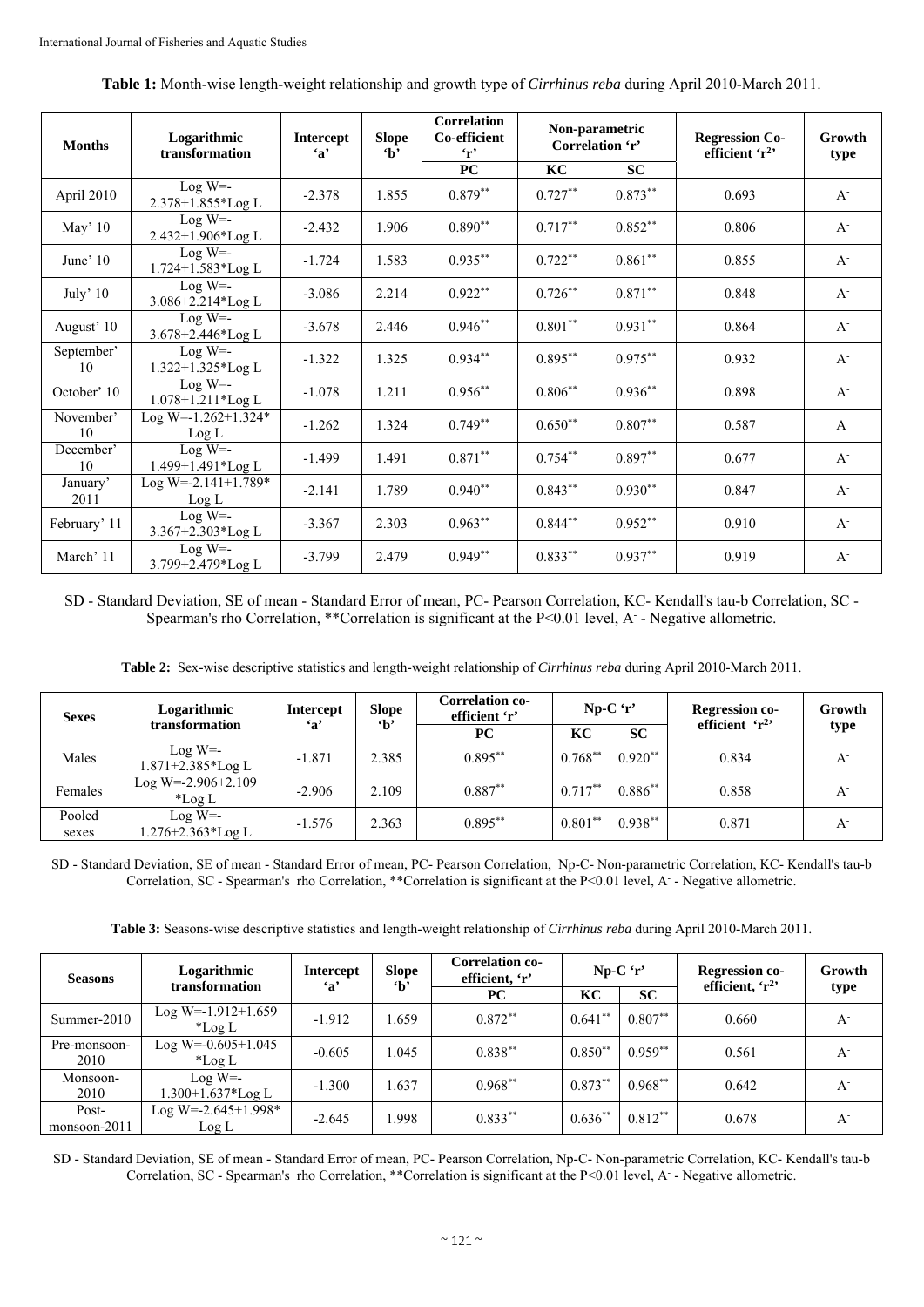**Table 4:** Analysis of Covariance for testing differences in regression equation of length–weight relationship of *Cirrhinus reba* during April 2010- March 2011.

| <b>Sources of Variation</b>          | DF  | <b>Sum of Squares</b> | <b>Mean Squares</b> | Observed 'F' | $5\%$ 'F' |
|--------------------------------------|-----|-----------------------|---------------------|--------------|-----------|
| Deviation from individual regression | 27c | 26879.99              | 69.637              | $0.78*$      | 2.99      |
| Differences between regression       | -   | 109.61                | 54.805              |              |           |
| Deviation from average individual    | 272 | 26989.6               |                     |              |           |

D.F = Degrees of Freedom, \*Insignificant at P>0.05 level.

## **3. Results**

Length-weight frequency distribution (LFD) showed that male, female and pooled sexes of *C. reba* to illustrate histogram with normal curve (Figure 2a-4b). However, the LWR parameters were included logarithmic transformation of LWR, a-intercept, b-slope, correlation co-efficient 'r' (Pearson Correlation), nonparametric correlation co-efficient (Kendall's tau-b and Spearman's rho), regression co-efficient  $r^2$  and growth pattern. When the empirical values of lengths were plotted against their respective weight on an arithmetic scale with smooth curves were obtained by LWR regression analysis. The exponent 'b' values for all the months ranged from 1.211 to 2.479. However, these values were not greater than  $3$  ( $b < 3$ ) among months. Besides, the present study value of 'b' for all months indicated negative allometric growth (A<sup>-</sup>), indicating that the increase in length is not proportionate to increase in weight. The slope (b) values indicated that negative allometric growth  $(b<3)$  as the length becomes an irrelevant variable in relation to the weight. Correlation co-efficient 'r' ranging from  $0.749^{**}$  to  $0.963^{**}$  in different months were found to be highly significant ( $P<0.01$ ) whereas the regression co-efficient ' $r<sup>2</sup>$ ' revealed in high for all the months from 0.587 to 0.932 are indicating good linear regression were closed to  $1$  ( $r$  < 1) and suggesting a good adjustment between length and weight among months (Table 1). Estimates of the length-weight equations were calculated separately based on sexes. The exponent 'b' (slope) values for all sexes ranged from 2.363 to 2.385 respectively in Table 2. The 'b' values were lesser than 3 (b<3) because growth is generally exhibited as negative allometric  $(A)$  for all the sexes as shown by the exponents  $(b)$ values. The scatter diagrams of length and weight relationship for all the sexes are shown in Figures 5a-5c. Correlation coefficient 'r' for all sexes ranging from 0.887\*\* to 0.895\*\* which is highly significant at  $P<0.01$  level. The ' $r^2$ ' values in total length-weight for all sexes were estimated from 0.858 to 0.871 at significant (r<1) nature. Analysis of covariance ANCOVA was employed to determine the significance differences in the length-weight relationships. The ' $r^2$ ' for Y and X are significantly different for all sexes during April 2010-March 2011 and the results are given in Table 4. Furthermore, the ANCOVA showed that the values of slopes (b) for males and females exhibit a significant interaction between length and weight (computed F  $_{0.78}$  < 3.84, P>0.05). Seasonal variations of the length-weight relationships (LWR) were calculated based on four distinct seasons *viz*. summer, pre-monsoon, monsoon and post-monsoon are there in a year. The equations of total length-weight relationship and their logarithmic transformation by seasonally are given in Table 3. The values of 'b' were ranged from 1.045 to 1.998 obtained from different seasons indicate that the fish growth as the length becomes an irrelevant variable in relation to the weight. Also, the fact that 'b' values were not greater than  $3$  (b<3) in each season, indicated that the growth in all sexes was strongly of negative allometric growth. The correlation co-efficient were highly

significant  $(P<0.01$ : Table 3) for all instances indicating a good linear correlation close to 1 and suggesting a good adjustment between length and weight of each season. Monthwise mean condition factors (K) for males, females and pooled sexes of *C. reba* are shown in Figure 6a. Monthly K values of males ranged from  $0.905 \pm 0.021$  to  $1.221 \pm 0.583$  similarly, the estimated K values for females ranged from 0.915±0.032 to  $1.251\pm0.576$  whereas, estimated K value for pooled sexes ranging from  $0.921 \pm 0.045$  to  $1.212 \pm 0.081$ . The condition factor values were observed in low during July-2010 whereas, the K values were high during January 2011 for all the sexes respectively. Seasonal variations of mean condition factor were included the four types of seasons are summer, premonsoon, monsoon and post-monsoon. The seasonal variations of mean condition factor (K) during April 2010- March 2011. As it was seen here, the condition factors with seasonal fluctuations are showed in Figure 6b. Highest mean (K) condition factor values were recorded in post-monsoon  $(1.10\pm0.38)$  which was gradually decreased in summer  $(1.00\pm0.26)$  pre-monsoon  $(0.91\pm0.14)$  and monsoon (0.83±0.27) during April 2010-March 2011.

# **4. Discussion**

The present study, an efficient sampling protocol was followed to include the widest possible ranges between length and weight, which were generally obtained with large samples. Variations in fish size (length-frequency) indicated that the fish population ranged from immature specimens to fully matured ones. However, the present work was compare to previous research findings on estimation of LWR in different fish species. In this context, this is a first study for *C. reba* on the parameters of LWR in Lower Anicut, Tamil Nadu which could serve as a tool for providing insight into growth strategies of this species. During the study, length-frequency distribution covered 375 specimens *C. reba* were collected with various length ranges were using from larger than 72 mm to smaller than 235 mm TL during the sampling period. However, some authors have reported the maximum size (length-frequency) of this species as 600 mm (Hamilton, 1822)  $[12]$ ; 220 mm (Bhuiyan, 1964) <sup>[3]</sup>; 320 mm (Khan, 1986) <sup>[19]</sup>; 325 mm (Rahman, 1989) [30]; 300 mm (Talwar and Jhingran, 1991) [39]; 293 mm (Hussain, 1999) [15]; 225 mm (Narejo, 2006) <sup>[29]</sup>; 300 mm (Lashari *et al.*, 2007) <sup>[22]</sup>; 235 cm (Galib *et al.,* 2009) [8]; 184 mm (Muralidharan *et al.,* 2011) [28]; 234 mm (Hossain, 2013)  $[13]$  and the present study, maximum size of 235 mm was reported which is the first record in Lower Anicut, Tamil Nadu. These regional differences in total length perhaps depend on the ecological conditions in the areas of study. Furthermore, the effects of water temperature can be directly related to biological production rates and food availability, as well as to nekton and plankton species composition, both of which influence for fish growth, estimate the population parameters including asymptotic length and growth coefficient of fishes [43].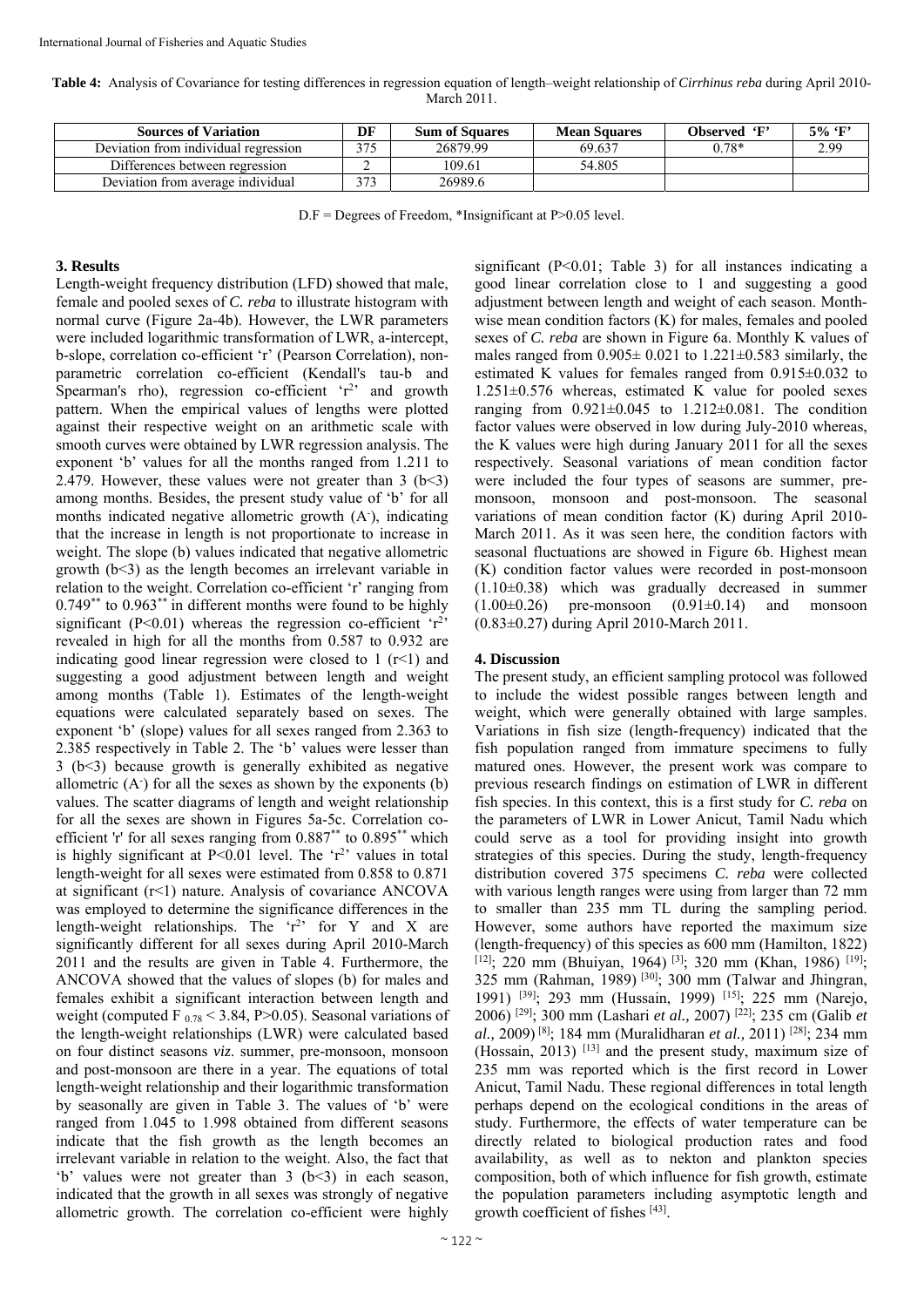Like, exponent of the arithmetic form and slope of the regression line in the logarithmic form 'b' is the most important parameter in LWR <sup>[6]</sup>. For an ideal shape of fish, which maintains dimensional equality, When  $b = 3$ , the result in shape of fish grows isometrically as reported by Thomas *et al.* (2003) <sup>[40]</sup>. Values for 'b' less than 3.0 (b<3) shows that the fish becomes lighter (-ve allometric) or greater than 3.0 (b>3) indicates that the fish become heavier (+ve allometric) for a particular length as it increases in size  $[44]$ . Values of 'a' and 'b' (intercept and slope) differ not only in different species but also same within species depending on sex, maturity stage, feeding intensity etc. Like, such differences of 'b' can be described to one or a combination of the factors including difference in number of specimens examined, area/season effects and distinctions in the observed lengthweight ranges of the specimens caught and in which duration of sample collection can be added  $[27]$ . The reasons for this month and sex-wise variation are said to be due to seasonal fluctuations of the environmental parameters, physiological conditions of the fish at the time of collection, sex, gonad development and nutritive conditions [6]. Herein, the present study was calculated the values of 'b' for length and weight were lower than 3, for all the months during April 2010-March 2011. However, the month-wise LWR study was observed by negative allometric growth (A<sup>-</sup>) among months. Considering the 'b', for large specimens have a body shape that becomes more elongated otherwise the small specimens were in better nutritional condition at the time of sampling [6]. At present, the allometric model seems to be most appropriate describing for LWR in fishes and applies to vast majority of relationships between morphological characters and total lengths [18]. Month-wise mean condition factor of *C. reba* in different sexes were represented in this study. Besides, the variations of K showed in different months, it was noticed that the mean K was higher when the species was enter into maturing and maturation phase during January to March, while the spawning period June to July with the mean K showed was lower in nature. Females (1.251±0.576) had relatively higher mean K values than males  $(1.221 \pm 0.583)$  and pooled sexes (1.212±0.481) are also respectively. In both sexes were observed low mean K was obtained during April gradually decreased and finally attained low during July. However, the present investigation shows this fish attains sexual maturity and breeding season during April-August with peak in July for both sexes. There is no previous information on the condition factor of *C. reba* except Narejo (2006)<sup>[29]</sup>. Author are studied the relative condition factor of *C. reba* in Manchar Lake, Pakistan, with the condition factor of *C. reba* as 1.02±0.20,  $1.03\pm0.18$  and  $1.01\pm0.20$  for male, female and pooled sexes respectively, which are in accordance with the present study. Additionally, Le Cren  $(1951)$   $[23]$  reported that the environmental factors, food supply and parasitism have great influence on the health of the fish population during spawning. Consequently, the present study were calculated the slope 'b' for all the sexes *C. reba* were ranging from 2.363 to 2.385 indicated that negative allometric (b<3) of *C. reba* which means they tend to become thinner as they grow larger. Besides, the male *C. reba* was found to surpass females for weight in relation to lengths as evidenced from the disparity in 'b'. Similar trend has been observed in Cyprinids species *Schizothorax richardsoni* [10]. In this context, earlier LWR reports are in compliance with the same species of *C. reba* the 'b' value altered from the present study positively allometric (males 3.40, females 3.74 and pooled sexes 3.32) were

reported by Narejo (2006) [29] in Manchar Lake, Pakistan. Muralidharan *et al.* (2011)<sup>[28]</sup> recorded the LWR of  $b = 3.20$ of *C. reba* from Cauvery River, south India. Hossain *et al.* (2013)  $[13]$  reported that the LWR 'b' values for male 3.227, female 3.647 pooled sexes from Ganges River, North Western Bangladesh. As a result, the earlier LWR study with negative allometric growth for some freshwater cyprinids were reported by Mansor Mat Isa *et al.* (2010) in *Crossocheilus oblongus* (b=2.885), *Chela sp.* (b=2.665), *Mystacoleucus marginatus* (b=2.704) and *Puntius schwanenfeldii* (b=2.864) in Kerian River Basin from Malaysia, had negative allometric which are in accordance with the present study. In previous studies were conducted in Lower Anicut, Tamil Nadu experienced a negative allometric growth, suggesting the space area and food supplies were insufficient throughout the year (Victor Raj *et al.,* 2014). The LWR in fishes can be affected by several factors including habitat, seasonal effects, degree of stomach fullness, gonad with stage maturity, food and environmental conditions such as temperature, salinity and seasonal variations<sup>[43]</sup>.

Seasonal differences in LWR of *C. reba* showed the natural health and growth pattern based on the selectivity of feeding habits. There was an agreement between seasonal variation of low and high feeding habits which seems to be closely related with maturation of gonads, breeding and spawning period of the seasons. Low feeding activity during peak breeding may be attributed to fully developed gonads, permitting limited space to stomach below the vertebral column for less intake of food. The pronounced low feeding habits was noticed during monsoon and high post-monsoon. Variations of 'b' in LWR of *C. reba* as an indicator to food intake and growth pattern may differ according to such biotic and abiotic factors for water temperature, food availability and habitat type. Hence, the value of 'b' recorded in fall was significantly lower than 3 indicated that negative allometric growth during seasonally. However, adequate feeding and gonad development increases are also fish weight and 'b' values. Similarly, in accordance with the previous study supported to low feeding activity, probably due to an increased spawning activity by these fishes [36]. Seasonal differences in condition factors could be attributed to low feeding intensity and degeneration of ovaries during monsoon and high feeding during post-monsoon and summer for full development of gonads. Comparatively higher values of mean K during post-monsoon (after spawning) could be attributed to high deposition of fats as preparation for forthcoming breeding season. However, this study provides the information on LWR of *Cirrhinus reba* from Lower Anicut, Tamil Nadu. Besides, the length and weight are two indices that very important for fishery biology. There are so many information can be produced by collecting data on length and weight. It can be also used to estimating the age and growth rate of fish. The relationship between length and weight differs among species depending on their inherited body shape, sex, condition of individuals, reflected by the food availability and growth. So far, the condition of the species in Lower Anicut, was in a good condition since the variation in sizes and growth was higher.

# **5. Conclusion**

In conclusion point of view, this is the first comprehensive study on the length-weight relationship of *Cirrhinus reba* from Kollidam River, Lower Anicut. The present research findings can provide the length and weight comparisons of the different sexes with indicating negative allometric growth. Sex-wise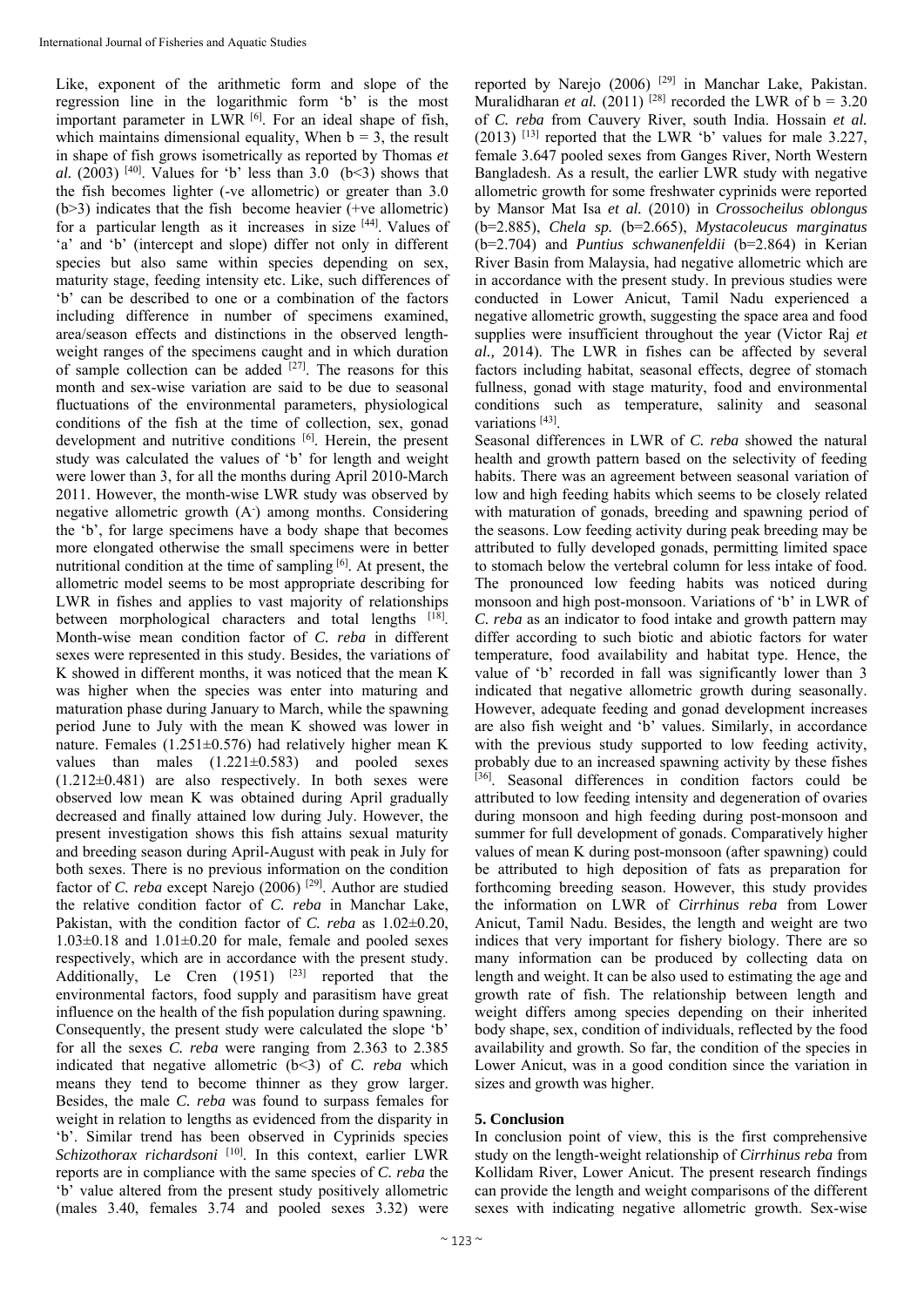condition factor were good in throughout the study period. From the other studies such as habitats, availability of foods and other sources to facilitate the sustainable management of *C. reba* along with additional studies of other life-history, stock assessment and environmental parameters that deserve to be explored in future research.

## **6. Acknowledgement**

I would like to thank Dr. S.Ajmalkhan, Emeritus Professor, CAS in Marine Biology Annamalai University, Parangipettai, Tamil Nadu for statistically standardizing the study of lengthweight relationship with useful comments for the present research. I am very grateful to Dr. V.Ramaiyan, Former Director of CAS in Marine Biology, Annamalai University, for helping to improve this paper with his extensive suggestions. During this work, one of the author Dr. R.Mathialagan express his thanks to UGC – RGNF New Delhi – 110 058, for providing the financial assistance to the present research.

# **7. References**

- 1. Anene A. Condition factor of four Cichlid species of a man-made lake in Imo State, Southeastern Nigeria. Turkish Journal of Fisheries and Aquatic Sciences 2005; 5:43-47.
- 2. Beyer JW. On the length-weight relationships. Part І: class. Fish Byte 1987; 5:11-13.
- 3. Bhuiyan AL. Fishes of Dacca, Asiatic Soc. Pak Dacca Publ 1964; 13:72-73.
- 4. Bhuiyan AS. Effect of living space on the growth of *Cirrhinus reba* (Hamilton-1822). Univ J Zool Rajshahi Univ 1989; 8:71-75.
- 5. Dewan S, Miah MJU, Mazumdar K *et al.* Types and amount of food taken by *Cirrhinus reba* (Hamilton) and its diel patterns of feeding. Bangladesh J Aquacul 1985; 6- 7:39-44.
- 6. Froese R, Cube law. Condition factor and weight Length relationships: history, meta- analysis and recommendations. Journal of Applied Ichthyology 2006; 22:241-253.
- 7. Fulton TW. The Rate of Growth of Fishes. Twentysecond Annual Report, Part III. Fisheries Board of Scotland, Edinburgh, 1904.
- 8. Galib SM, Samad MA, Mohsin ABM, Flowra FA, Alam MT *et al.* Present Status of Fishes in the Chalan Beel the Largest Beel (Wetland) of Bangladesh. Int J Ani Fish Sci 2009; 2(3):214-218.
- 9. Gallucci VF, Amjoun B, Hedgepeth JB, Lai H*.* Size-based Methods of Stock Assessment of Small-scale Fisheries. In: Stock Assessment: Quantitative Methods and Applications for Small-scale Fisheries. Ed by Gallucci, 1996.
- 10. Geol C, Bharat A, Pande V, Ali S, Rohit K*.* Lengthweight relationship of snow trout (*Schizothorax richardsonii*) based on linear & nonlinear models from hill stream of Uttarakhand, India, 2011.
- 11. Gupta S. Some observations on the biology of *Cirrhinus reba* (Cuvier). J Fish Biol 1975; 7:71-76.
- 12. Hamilton F. An account of the fishes found in the river Ganges and its branches, Edinburgh & London, Fishes Ganges 1822; 8:1-405.
- 13. Hossain MY, Khatun MSTM, Jasmine S, Rahman MDM, Jahan MDS, Jewel AS *et al.* Life-history traits of the threatened freshwater fish *Cirrhinus reba* (Hamilton, 1822) (Cypriniformes: Cyprinidae) in the Ganges River.

Northwestern Bangladesh Sains Malaysiana 2013; 42(9):1219-1229.

- 14. Hossain QZ. Induced breeding of the fish *Cirrhinus reba* by pituitary gland extract and survival of spawn in nursery ponds. J Asiat Soc Bangladesh (Sci.) 2001; 27:205-213.
- 15. Hussain MM. Fishes and fisheries of the river atrai in rajshahi with reference to its limnology, unpublished Ph.D. thesis, Department of Zoology, University of Rajshahi, Bangladesh, 1999.
- 16. Jayaram KC. The freshwater fishes of India, Pakistan, Bangladesh, Burma and Sri Lanka. Zool Surv India Calcutta 1981, 475.
- 17. Kapoor D, Ponniah AG, Dayal R. Fish Biodiversity of India, NBFGR Publication Lucknow, 2002, 234.
- 18. Karachle PK, Stergiou KI. Mouth Allometry and Feeding Habits in Fishes. Acta Ichthyologica et Piscatoria 2011; 41(4):265-275.
- 19. Khan IA. Fecundity of *Cirrhinus reba* (Hamilton-Buchanan) from Baigul reservoir in Uttar Pradesh. Indian J Anim Sci 1986; 56:711-716.
- 20. Lashari PK, Narejo NT, Mastoi AM, Mahar MA. Some morphometric characters and their relationship in carp, *Cirrhinus reba* (Hamilton-1822), from fishpond, District Jacobabad, Sindh. Proc Pakistan Congr Zool 2004; 24:179-184.
- 21. Lashari PK, Narejo NT, Laghari MY. Feeding Behavior of a Carp, *Cirrhinus reba* (Hamilton-1822) from Fishponds of District Jacobabad, Sindh, Pakistan. Pakistan J Zool 2010; 42(3):345-348.
- 22. Lashari PK, Narejo NT, Laghari MY, Mastoi AM, *et al.* Studies on the Gonado somatic Index and Fecundity of a Carp *Cirrhinus reba* (Hamilton-1822) from Fishponds of District Jacobabad, Sindh, Pakistan. Pakistan J Zool 2007; 39(2):95-98.
- 23. Le-Cren ED, The length weight relationship and seasonal cycle in gonad weight and condition in the perch (*Perca fluviatilis*). J Anim Ecol 1951; 20:201-219.
- 24. Luff RM, Bailey GN, Analysis of size changes and incremental growth structures in African catfish *Synodontis schall* (Schall) from Tell el-Amarna, Middle Eygpt. Journal Archeological Sciences 2000; 27:821-835.
- 25. Isa MM, Rawi CSM, Rosla R, Anuar S, Shah M, Shah ASRM *et al.* Length – weight Relationships of Freshwater Fish Species in Kerian River Basin and Pedu Lake, Research Journal of Fisheries and Hydrobiology 2010;  $5(1):1-8.$
- 26. Morey G, Moranta J, Massut E, Grau A, Linde M, Riera F, *et al.* Weight-length relationships of littoral to lower slope fishes from the western Mediterranean. Fish Res 2003; 62:89-96.
- 27. Moutopoulos DK, Stergiou KI. Length-weight and lengthlength relationships of fish species from the Aegean Sea (Greece). J Appl Ichthyol 2002, 18:200-203.
- 28. Muralidharan M, Arunachalam M, Raja M*.* Length– weight relationships for fish species from Cauvery River at Hogenakal in South India. Journal of Applied Ichthyology 2011; 27(3):968-969.
- 29. Narejo NT. Length-Weight Relationship and Relative Condition Factor of a Carp, *Cirrhinus reba* (Hamilton) from Manchar Lake, Distt. Dadu, Sindh, Pakistan*.*  Pakistan J Zool 2006; 38(1):11-14.
- 30. Rahman AKA. Freshwater fishes of Bangladesh, 1st edition, Zoological Society of Bangladesh, Department of Zoology, University of Dhaka, Dhaka-1000, 1989, 123-